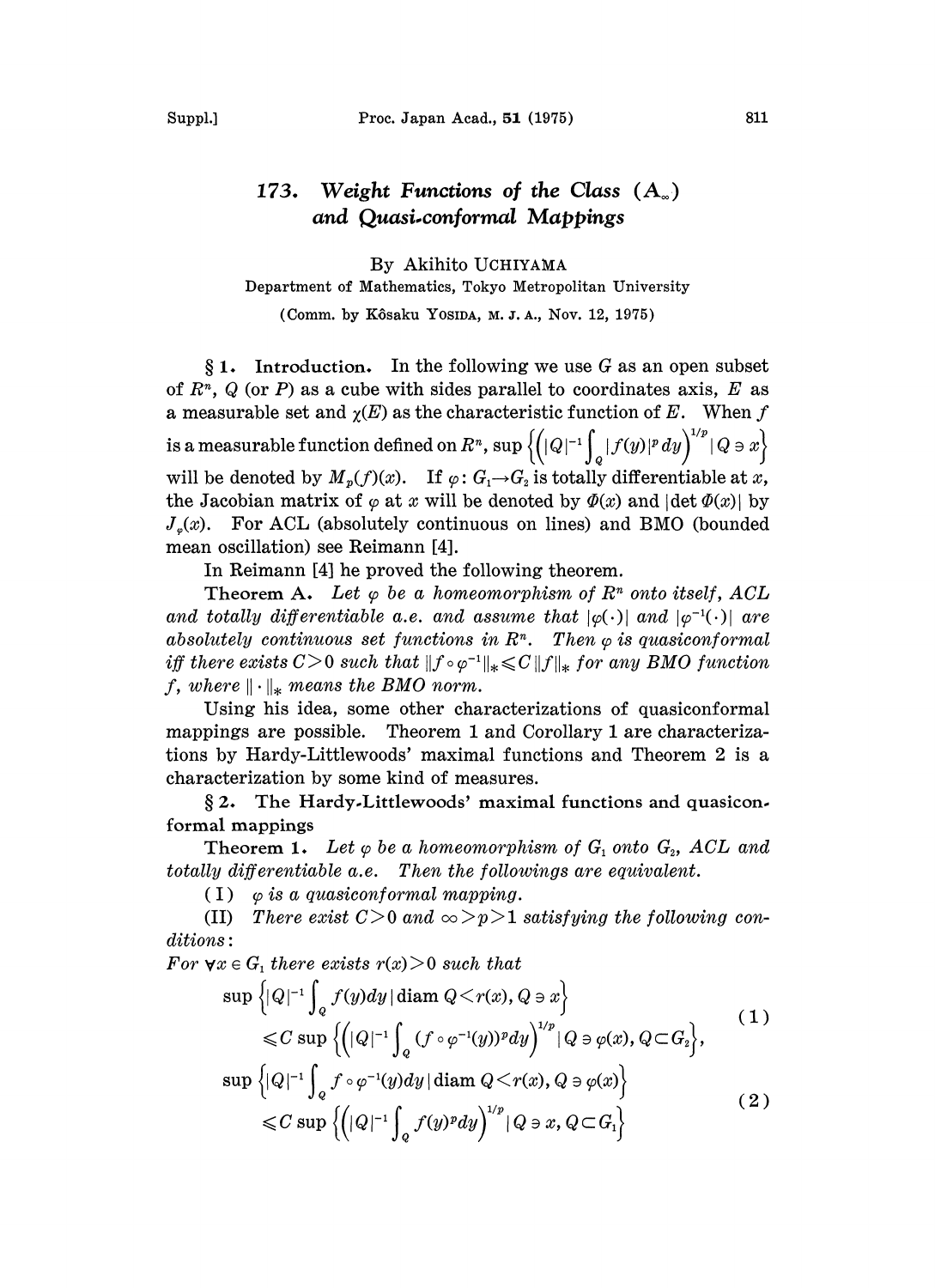for any nonnegative measurable function f and<br>  ${y||y-x| \leq r(x)} \subset G_1, \qquad {y||y-\varphi(x)| \leq r(x)} \subset G_2.$ 

Corollary 1. Let  $\varphi$  be a homeomorphism of  $R^n$  onto itself, ACL and totally differentiable a.e. Then  $\varphi$  is quasiconformal iff there exist  $1 \leq p_1 \leq p_2 \leq \infty$ ,  $C_1 > 0$ ,  $C_2 > 0$  such that

 $M_1(f)(x) \leq C_1 M_{p_1}(f \circ \varphi^{-1})(\varphi(x)) \leq C_2 M_{p_2}(f)(x)$ 

for any measurable function f defined on  $R^n$  and for any  $x \in R^n$ .

Proof of Theorem 1. (I) $\rightarrow$ (II). From Gehring [2] Lemmas 3 and 4, there exist  $\varepsilon > 0$  and  $C > 0$  such that

$$
\left(|Q|^{-1}\int_{Q}J_{\varphi}(x)^{1+s}dx\right)^{1/(1+s)} \leqslant C\,|Q|^{-1}\int_{Q}J_{\varphi}(x)dx
$$

for any cube Q with diam  $\varphi(Q) \leq \text{dist } (\varphi(Q), \partial G)$ . Then from Coifman and Fefferman [1] Theorem 5, there exist  $C>0$  and  $\infty >p>1$  such that

$$
|Q|^{-1} \int_{Q} J_{\varphi}(x) dx \leq C \Big( |Q|^{-1} \int_{Q} J_{\varphi}(x)^{-p'/p} dx \Big)^{-p/p'} \tag{3}
$$

for any cube Q with diam  $\varphi(Q) \le \text{dist } (\varphi(Q), \partial G_2)$ , where  $1/p+1/p'=1$ . Therefore,

$$
|Q|^{-1} \int_{Q} f(y) dy \leq |Q|^{-1} \left( \int_{Q} J_{\varphi}(y)^{-p'/p} dy \right)^{1/p'} \left( \int_{Q} f(y)^{p} J_{\varphi}(y) dy \right)^{1/p}
$$
  
\n
$$
\leq C \left( \int_{Q} J_{\varphi}(y) dy \right)^{-1/p} \left( \int_{Q} f(y)^{p} J_{\varphi}(y) dy \right)^{1/p}
$$
  
\n
$$
= C \left( |\varphi(Q)|^{-1} \int_{\varphi(Q)} (f \circ \varphi^{-1}(y))^p dy \right)^{1/p}.
$$
  
\nBut if diam  $\varphi(Q)/\text{dist }(\varphi(Q), \partial G_2)$  is sufficiently small, there exists a cube

P such that  $\varphi(Q) \subset P \subset G_2$  and  $|P| \leq C |\varphi(Q)|$ , where C depends only on  $\varphi$ [see Gehring [2] Lemma 4]. This proves (1). Since  $\varphi^{-1}$  is also quasiconformal [see Mostow [3] Theorem 9.3],  $(2)$  can be proved similarly.

 $\varphi^{-1}$  is also quasi-<br>roved similarly.<br>[1] can be used as<br>simpler function.  $(II) \rightarrow (I)$ . The proof of Theorem 3 in Reimann [4] can be used as it stands, but in our case we can prove by means of a simpler function. From (II),  $|\varphi(\cdot)|$  and  $|\varphi^{-1}(\cdot)|$  are absolutely continuous set functions, so by the same argument as Reimann [4] Theorem 3, it surfaces to prove that there exists  $C>0$  satisfying

 $\sup \{ |\varPhi(x_0)\xi|^n | |\xi|=1, \xi \in R^n \} \leqslant C J_{\varphi}(x_0)$ 

for any  $x_0 \in R^n$  where  $\varphi$  is differentiable and  $J_{\varphi}(x_0) \neq 0$ . For this end we have only to prove  $\lambda_n \leqslant C'$  where C' is independent of  $x_0$  and

$$
\varPhi(x_0)=\lambda\rho\begin{bmatrix}1&&&0\\&\lambda_2&&\\&&\ddots&\\0&&&\lambda_n\end{bmatrix}\sigma,\quad\rho,\,\sigma\in\mathsf{O}(n),\quad 1\leqslant\lambda_2\leqslant\cdots\leqslant\lambda_n.
$$

Let  $g(x)$  be  $\gamma([1, 2] \times [-1/2, 1/2] \times \cdots \times [-1/2, 1/2]) (x)$  and  $f_i(x)$  be  $g(\epsilon^{-1}\lambda^{-1}\rho^{-1}(\varphi(x)-\varphi(x_0)))$ . Then replacing f by f<sub>i</sub>, the right hand side of (2) tends to

 $CM_{\alpha}(\gamma([1, 2]\times[-2^{-1}\lambda_{\alpha}^{-1}, 2^{-1}\lambda_{\alpha}^{-1}]\times\cdots\times[-2^{-1}\lambda_{\alpha}^{-1}, 2^{-1}\lambda_{\alpha}^{-1}]))(0)$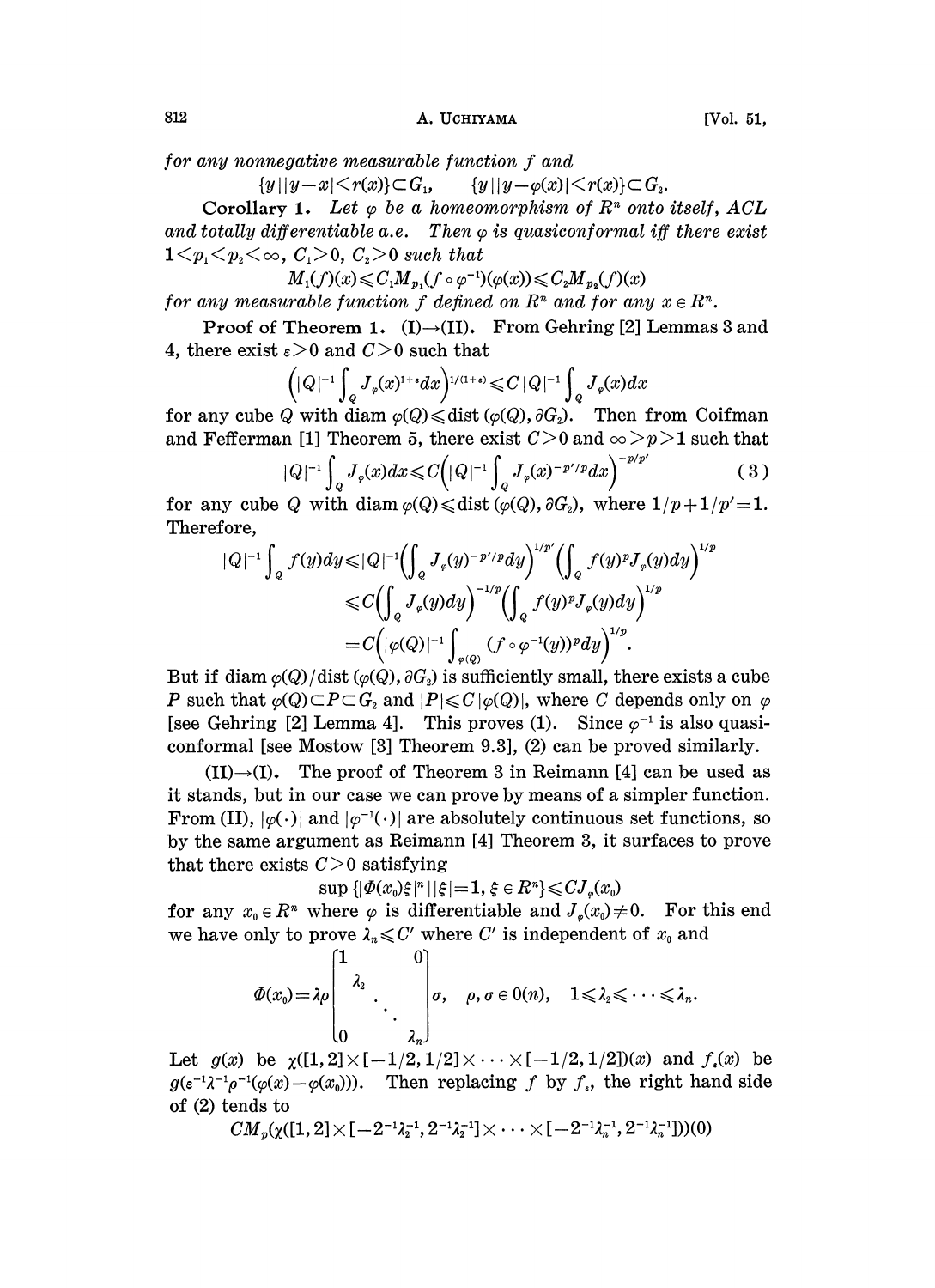as  $\varepsilon$  converges to 0. On the other hand, the left hand side of (2) tends to  $M_1g(0)$ . So,  $C<\lambda_n^{-1/p}$ , i.e.  $\lambda_n\leqslant C$ .

Proof of Corollary 1. When  $G_1 = G_2 = \mathbb{R}^n$ , we can take  $r(x) \equiv \infty$ .

 $\S 3.$  (A<sub>∞</sub>). measures and quasiconformal mappings. Coifman and Fefferman [1] proved the following theorem.

Theorem B. When  $\mu$  is a measure defined on the Borel sets of  $R<sup>n</sup>$ , the followings are equivalent.

(B-I) There exist  $\delta_1 > 0$  and  $C_1 > 0$  such that

 $\mu(E)/\mu(Q) \leqslant C_1(|E|/|Q|)^{\delta_1}$ for  $\forall E \subset \forall Q$ . (B-II) There exist  $\delta_2 > 0$  and  $C_2 > 0$  such that

 $|E|/|Q| \leqslant C_2(\mu(E)/\mu(Q))^{\delta_2}$  for  $\forall E \subset \forall Q$ .

(B-III)  $d\mu=w(x)dx$  and there exist  $C>0$  and  $a>0$  such that

$$
|Q|^{-1} \int_{Q} w(x) dx \leq C \Big( |Q|^{-1} \int_{Q} w(x)^{-a} dx \Big)^{-1/a} \quad \text{for } \forall Q.
$$
  
Definition. The class of  $w$  (or  $\mu$ ) which satisfies B-I, II, III is

called  $(A_{\infty})$ .

For the relation between  $(A_{\infty})$  and BMO, Reimann [4] proved the following result.

Theorem C. We define  $\sim$  and  $\approx$  as follows.  $f \sim g$  iff  $a>0$ ,  $b \in R$  s.t.  $f=ag+b$ 

 $u \approx v$  iff  $a, b > 0$  s.t.  $u = av^b$ .

Then  $w \rightarrow \log w$  defines a one-to-one mapping from  $A_{\infty}/\approx$  onto  $BMO/\sim$ . Using Theorem  $C$ , we can prove the following theorem.

**Theorem 2.** Under the same condition as in Corollary 1  $\varphi$  is quasiconformal iff

$$
\mu(\varphi^{-1}(\cdot)), \mu(\varphi(\cdot)) \in (A_{\infty})
$$
 for  $\forall \mu \in (A_{\infty})$ .

**Proof**  $(\rightarrow)$ . Let Q be any cube in  $\mathbb{R}^n$ , then there exists a cube  $P\supset\varphi(Q)$  such that  $|P|\leqslant C|\varphi(Q)|$ , where C is independent of Q [see Gehring [2] Lemma 4]. From (3),  $|\varphi(\cdot)| \in (A_{\infty})$ . Then for  $\forall \mu \in (A_{\infty})$ ,  $\forall E \subset Q$ 

> $\mu(\varphi(E))/\mu(\varphi(Q)) \leqslant C \mu(\varphi(E))/\mu(P)$  $\langle \langle C(\varphi(E))/|P|\rangle^{\delta_1} \langle \langle C(\varphi(E))/|\varphi(Q)|\rangle^{\delta_1}$

> > $\leqslant C(|E|/|Q|)^{\delta_2}.$

So,  $\mu(\varphi(\cdot)) \in (A_{\infty})$ . Since  $\varphi^{-1}$  is quasiconformal,  $\mu(\varphi^{-1}(\cdot))$  also belongs to  $(A_{\infty}).$ 

So,  $\mu(\varphi(\cdot)) \in (A_{\infty})$ . Since  $\varphi^{-1}$  is quasiconformal,  $\mu(\varphi^{-1}(\cdot))$  also belongs<br>to  $(A_{\infty})$ . From the fact  $dx \in (A_{\infty})$  and the hypothesis,  $|\varphi(\cdot)|$  and  $|\varphi^{-1}(\cdot)|$ <br>belong to  $(A_{\infty})$ , i.e.  $J_{\varphi}(x)$ ,  $J_{\varphi^{-1}}(x) \$  $(\leftarrow)$ . From the fact  $dx \in (A_{\infty})$  and the hypothesis,  $|\varphi(\cdot)|$  and  $|\varphi^{-1}(\cdot)|$  $E(M\cup (K^n))$ . Then from Theorem C there exists  $\varepsilon > 0$  such that  $e^{i\omega t}$ <br>  $\in (A_{\infty})$ . Then from the hypothesis the set function  $E \mapsto \int_{\varphi^{-1}(E)} e^{i\omega t} dx$ belongs to  $(A_{\infty})$ , i.e.  $e^{if \circ \varphi^{-1}} J_{\varphi^{-1}}(x) \in (A_{\infty})$ . From Theorem C  $\epsilon f \circ \varphi^{-1}$  $+\log J_{\varphi^{-1}} \in BMO$  so  $f \circ \varphi^{-1} \in BMO$ . Then by the closed graph theorem  $(\leftarrow)$  part is proved.  $\left(\leftarrow\right)$  part is proved.